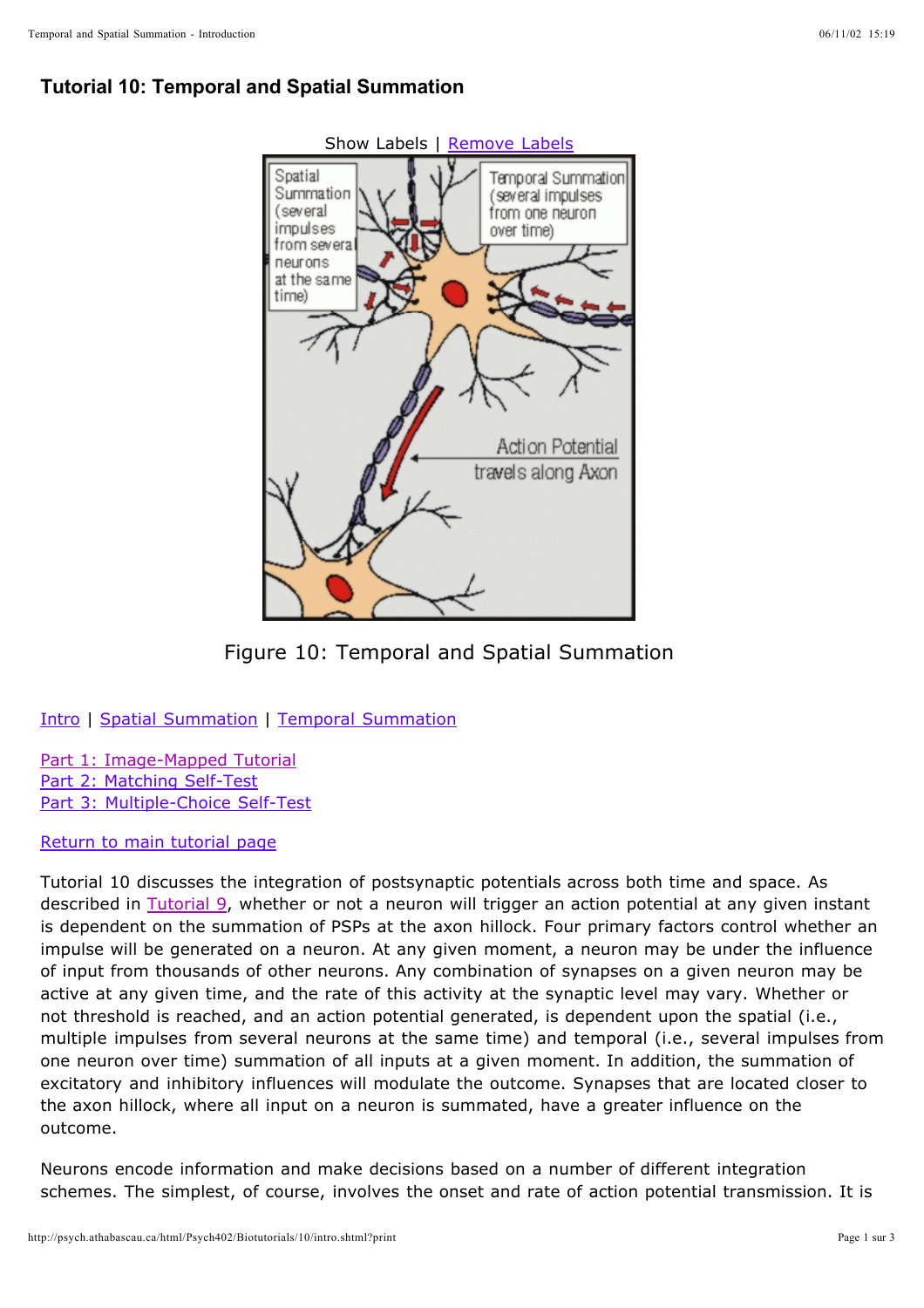important to note that many neurons, however, spontaneously trigger action potentials. For these neurons, EPSPs and IPSPs act to modify this spontaneous rate of transmission by adjusting rate up or down, respectively. Information is therefore carried via the *change* in action potential rate. In other instances, information is conveyed and decisions made based on the combination of double negatives or the effect of inhibitory postsynaptic potentials on a neuron with an inhibitory function. This integration results in the indirect excitation of a process via disinhibition.

Temporal and spatial summation of synaptic input on a neuron underlies the integration of information from diverse sources. The convergence of input and comparison of this input at the neuronal level is the foundation of decision-making. The "decisions" of many neurons forming a network and acting in concert underlie the types of decisions that guide our behaviors.

## Advanced

Much of what we know today about neurophysiology and synaptic communication was presaged by observations made by Charles Scott Sherrington at the end of the nineteenth century (Gregory, 1987; Simmons, 1996). The nervous system was basically uncharted territory when Sherrignton began his career as a physician. It was known that nerves had electrical properties, and preliminary studies of the spinal cord had been conducted. In his study of the knee jerk or reflex, Sherrington noted the difference between the motor neurons and sensory neurons, which he called proprioceptors. With this distinction, the role of the nervous system in the **integration of information** emerged. The knee jerk reflex, he noted, was the result of interaction between two reciprocal forces, excitatory and inhibitory. Sherrington also proposed a nervous system of pathways, composed of sites where cells transmitted information to other cells. He called these sites synapses. In addition, Sherrington introduced the possible role of evolution in the development of the nervous system, with his suggestion that higher centers of the brain inhibit the excitatory functions of the lower centers.

Although very much a man of science, Sherrington had a philosophical side which supported a mind/body dualism. In his 1935, Man on His Nature, he wrote, "We have to regard the relation of mind to brain as not merely unresolved but still devoid of a basis for its very beginning. When Sherrington published *The Integrative Action of the Nervous System* in 1906, he gained the highest stature as a scientist. This book was and remains a classic text in neurophysiology. He was awarded the Nobel Prize for medicine and physiology in 1932, along with Edgar D. Adrian.

Jumping from the seeds of our understanding of neuronal integration to the present involves a shift in technology. New recording techniques that allow for simultaneous recording from multiple sites of the dendritic tree have shed light on mechanisms underlying spatial summation. One recent study has described the attenuation of action potentials during the coincident stimulation of EPSPs at two separate points of the dendritic tree (Kogo & Ariel, 1999). Two distinct responses are distinguished based on the interval between the time of stimulation at each of the two sites of postsynaptic membrane. Surprisingly, a facilitation of response was never observed. This could be a unique characteristic of the retinal neurons stimulated. Response attenuation, however, was measured. Approximately one half of the attenuated responses had a duration that was similar to the duration of the decaying phases of the first EPSP generated by each pair. This temporal relationship suggests that this attenuation was dependent entirely on a change in the activity of voltage-dependent channels. The other half of attenuated responses lasted for a shorter period of time compared to the duration of the decaying phase of the first EPSP. These attenuated responses were more likely mediated via a shunting mechanism due to the opening of synaptic receptor channels. More research of this nature is needed to clarify the mechanisms underlying the process of spatial summation.